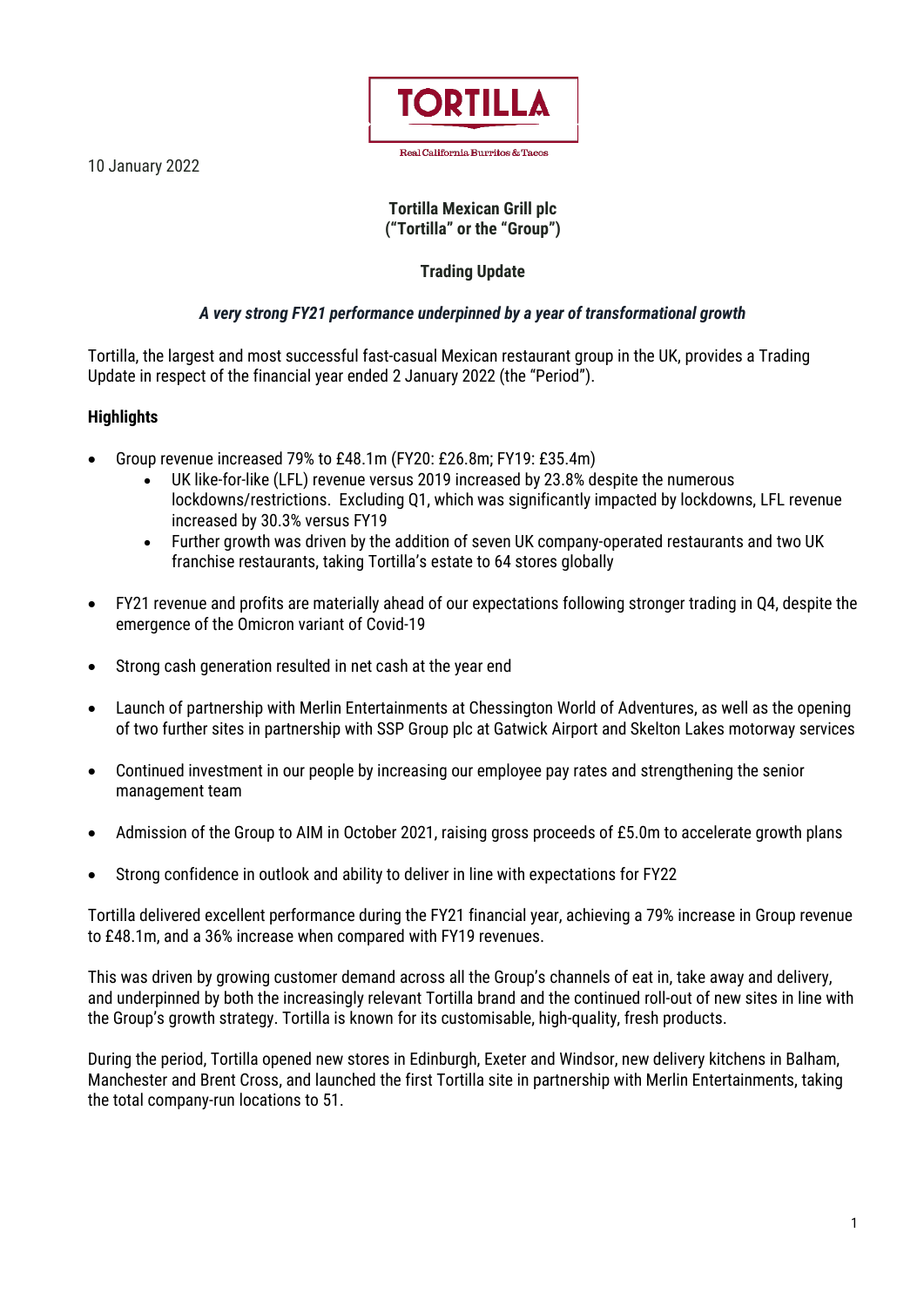The Group's delivery channel went from strength to strength during the year, supported by an increase in the number of delivery kitchens to five. An important pillar of Tortilla's multichannel model, delivery now comprises more than 30% of total Group revenue.

*Note: FY21* figures are *subject to audit*

#### **Current trading and outlook**

Trading continues to be very positive despite the emergence of the Omicron variant of Covid-19. The Board remains confident that the Group will perform in line with expectations for FY22, as the reduced financial assistance from the UK Government will be offset by reduced trading restrictions.

The Board also remains confident in the Group's ability to make good progress against its store roll-out strategy to open 45 new sites in the next five years.

#### **Richard Morris, Chief Executive Officer of Tortilla, commented:**

*"We are delighted to have maintained the very strong trading momentum, outlined at the time of our IPO, to achieve an excellent full year performance. This was supported by the growing appeal of our proposition and the continued expansion of the Tortilla brand. Once again, the adaptability of Tortilla's offer supported us through the latter stages of the year to achieve a strong performance across both delivery and take away.*

*"In addition to delivering this very strong financial growth, we were pleased to achieve progress against a number of strategic objectives, including the launch and development of various partnerships, and growing our estate of delivery kitchens and traditional bricks and mortar locations, to meet the increasing customer preference for delivery of highquality Californian-inspired Mexican cuisine."*

#### **ENQUIRIES**

**Tortilla Mexican Grill PLC** Via Hudson Sandler Emma Woods, Non-Executive Chair Richard Morris, CEO Andy Naylor, CFO **Liberum Capital Limited (Nominated Adviser, Sole Broker)** Tel: 020 3100 2222 Andrew Godber Edward Thomas Christopher Whitaker Nikhil Varghese **Hudson Sandler (Public Relations)** Tel: 020 7796 4133 Alex Brennan [tortilla@hudsonsandler.com](mailto:tortilla@hudsonsandler.com)

Wendy Baker Lucy Wollam Charlotte Cobb

**For further information**, visit [tortillagroup.co.uk](https://tortillagroup.co.uk/)